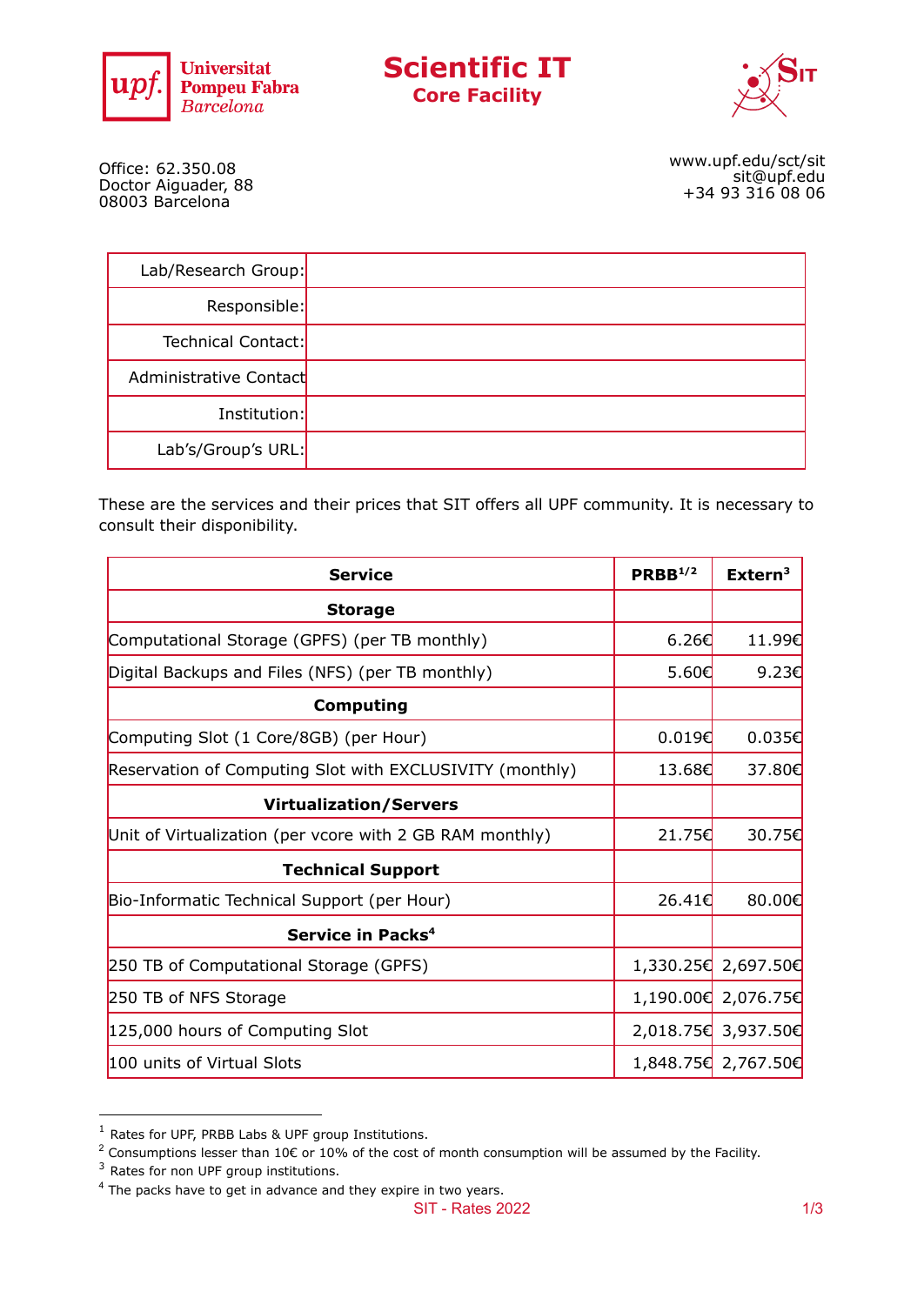



| <b>Team Users</b> |        |            |  |  |
|-------------------|--------|------------|--|--|
| <b>Name</b>       | e-mail | <b>NIS</b> |  |  |
|                   |        |            |  |  |
|                   |        |            |  |  |
|                   |        |            |  |  |
|                   |        |            |  |  |
|                   |        |            |  |  |
|                   |        |            |  |  |

- The use of this service means the acceptation of its rates.
- PIs are responsible for the expenses of their group members. PIs can ask to add or remove users from their lab.
- PIs are responsible to inform group members about the Terms&Conditions of the services, as well as the personal data processing required to provide the service.
- Service rates can be consulted in our webpage. Any change will be notified.
- SIT will make available to users the tools to know both the current and historic consumption of resources for each lab.
- The amount of disk space invoiced is estimated as the monthly average of daily averages.
- Monthly consumption will be computed the first day of the following month.
- Consumptions lesser than 10 $\epsilon$  or 10% of the cost of month consumption will be assumed by the Facility for UPF labs.
- The packs only have to get in advance and they will expire in two years since their contraction date.
- The administration of the campus will charge these consumptions to the labs.
- If special needs emerge, ask us for other options of payment. Any alternatives need to be discussed with the direction of the service and approved by the department.
- The reservation of services, cores, disk space, virtualization cores and technicians will be decided previously with the direction of the service.
- All ours storage systems have diverse redundancy systems. However, it is not possible to guarantee the 100% of the information. We cannot accept liability for any loss of information. Each PI is responsible to have important information in alternative systems. Ask us to evaluate alternatives.